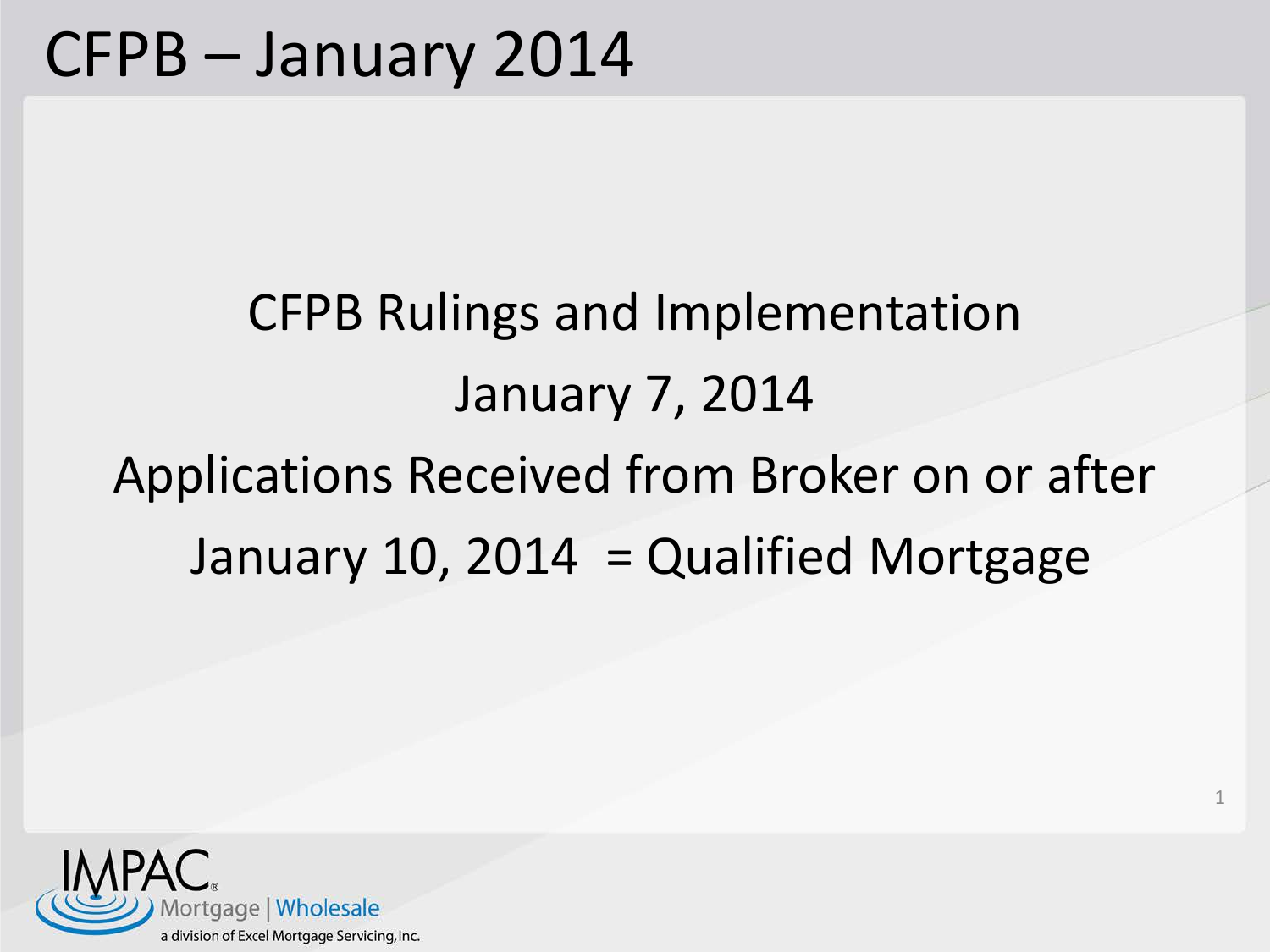**Disclaimer:** This presentation addresses general point of reference and does not document all requirements under CFPB's 6 new rules (ATR/QM, HOEPA, ECOA Valuation, Loan Originator Rule, TILA HPML Appraisals, TILA and RESPA Servicing) and GSE's new Temporary QM requirements. This interpretation shall not be deemed to be legal advice and cannot be relied upon. It is simply advisory and does not absolve Brokers of their responsibility to insure that all loans comply in all respects to state, federal and local rules and regulations regardless of the opinions stated within this document. Impac's interpretation is subject to change with and without notice.

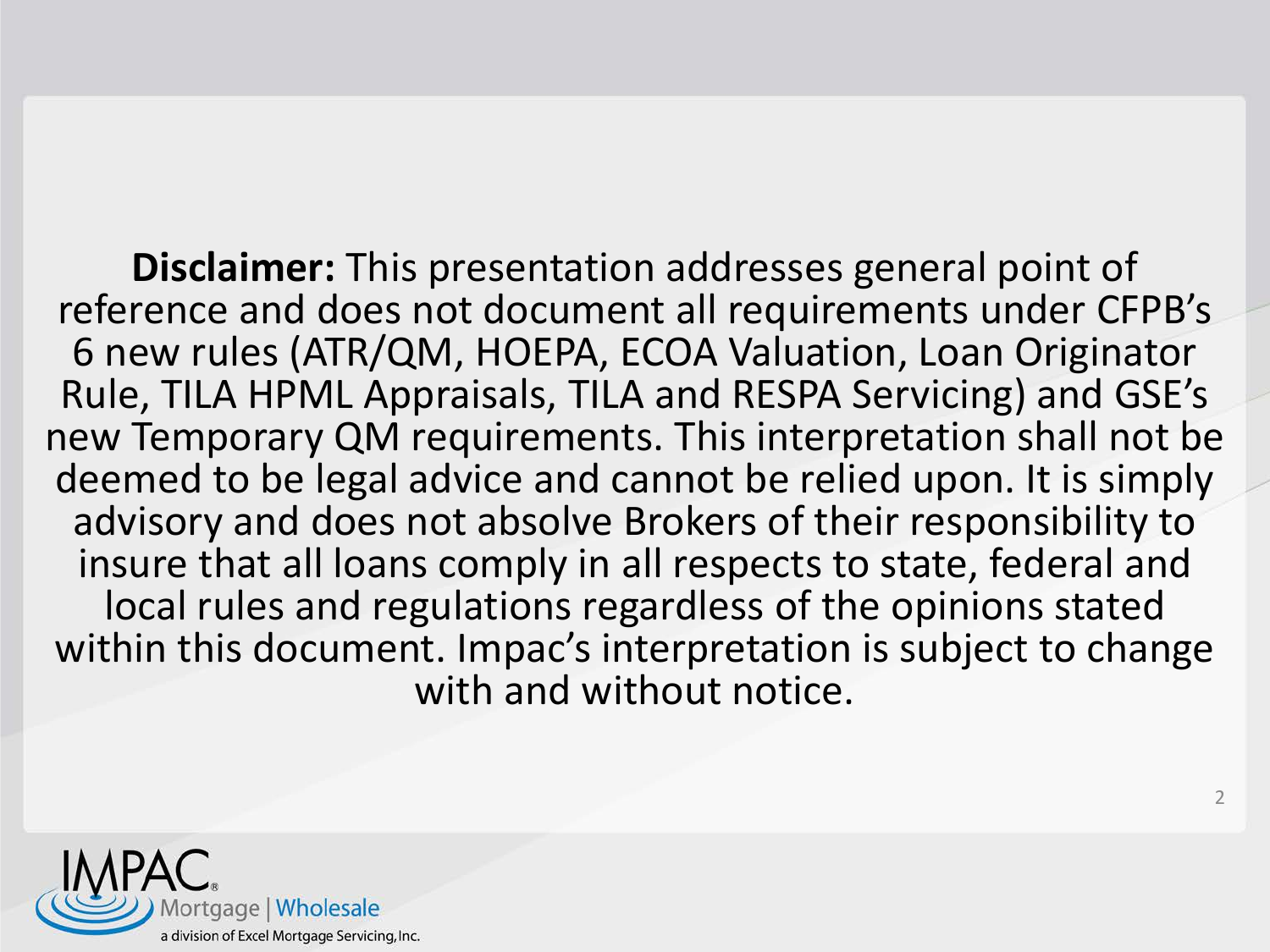## QM

Loans that are eligible for purchase by Fannie Mae, Freddie Mac or insurance or guarantee by FHA, VA or USDA must meet the definition of a QM Temporary loan.

Impac will originate QM Temporary loans satisfying the **underwriting requirements** of the following:

- Eligible for purchase by Fannie Mae/Freddie Mac
- Eligible to be insured by FHA
- Eligible to be guaranteed by VA/USDA

Non-agency QM Jumbo loans must meet the Appendix Q Ability-to-Repay requirements which include a maximum DTI of 43%, and are subject to Impac's Jumbo guidelines.

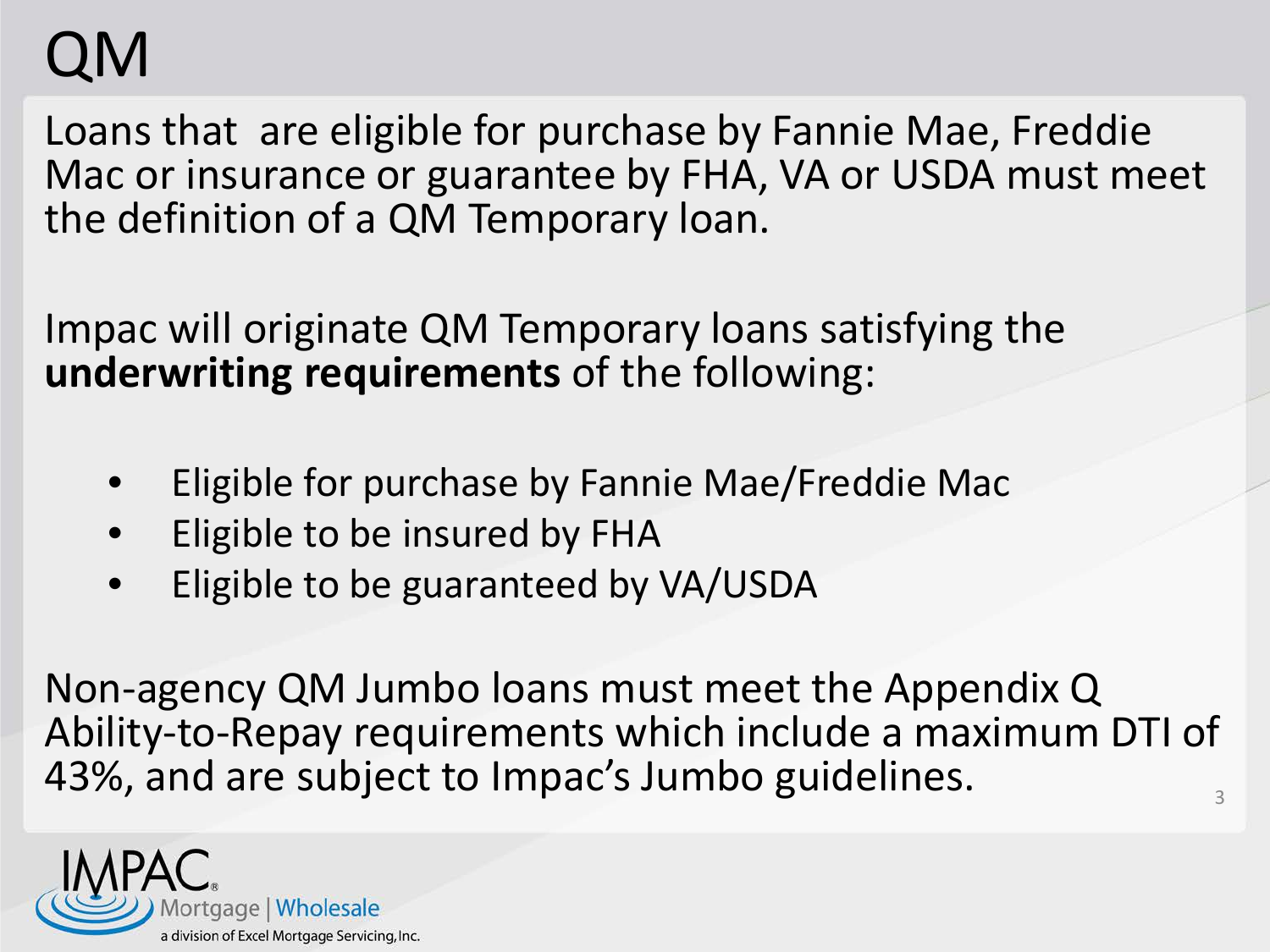### Points & Fees and APR Thresholds

Impac's pricing provided on January 10, 2014 will take into consideration these recent regulatory changes.

| <b>Programs</b>                               | <b>APR</b>                       | <b>Points and Fees</b>                                                                                                                                                                      |
|-----------------------------------------------|----------------------------------|---------------------------------------------------------------------------------------------------------------------------------------------------------------------------------------------|
| FNMA/FHLMC, QM (Jumbo's), VA, USDA            | $APR < APOR + 1.50\%$            | -Loan Amount > \$100K w/ Pts. & Fees < 3% of total loan amt<br>-Loan Amount <\$100K & >\$60K w/ Pts. & Fees < \$3k<br>-Loan Amount <\$60K & >\$20K w/ Pts. & Fees <5% of total loan         |
| <b>FNMA/FHLMC ATR Exempt Mortgage (NOO)</b>   | $APR > APOR + 1.50%$             | Loan Amount > \$20K w/ Pts. & Fees > 5% of total loan                                                                                                                                       |
| <b>FNMA/FHLMC ATR Covered Mortgage (HPML)</b> | APR > APOR + 1.50%               | -Loan Amount > \$100K w/ Pts. & Fees < 3% of total loan amt<br>-Loan Amount <\$100K & >\$60K w/ Pts. & Fees < \$3k<br>-Loan Amount <\$60K & >\$20K w/ Pts. & Fees <5% of total loan         |
| <b>FHA Loans</b>                              | APR > APOR +1.15% +1.35% (2.50%) | -Loan Amount $\ge$ \$100K w/ Pts. & Fees $\le$ 3% of total loan amt<br>-Loan Amount <\$100K & >\$60K w/ Pts. & Fees < \$3k<br>-Loan Amount <\$60K & >\$20K w/ Pts. & Fees <5% of total loan |

Any loan with an APR exceeding the APOR by more than 1.50% or more is a High Priced Mortgage Loan (HPML). Any loan subject to HPML must meet the GSE requirements, otherwise the loan is ineligible to be brokered to Impac.

The APOR "Average Prime Offer Rate published weekly by FHLMC" is available at FFIEC website at: [http://www.ffiec.gov/ratespread/aportables.htm.](http://www.ffiec.gov/ratespread/aportables.htm)

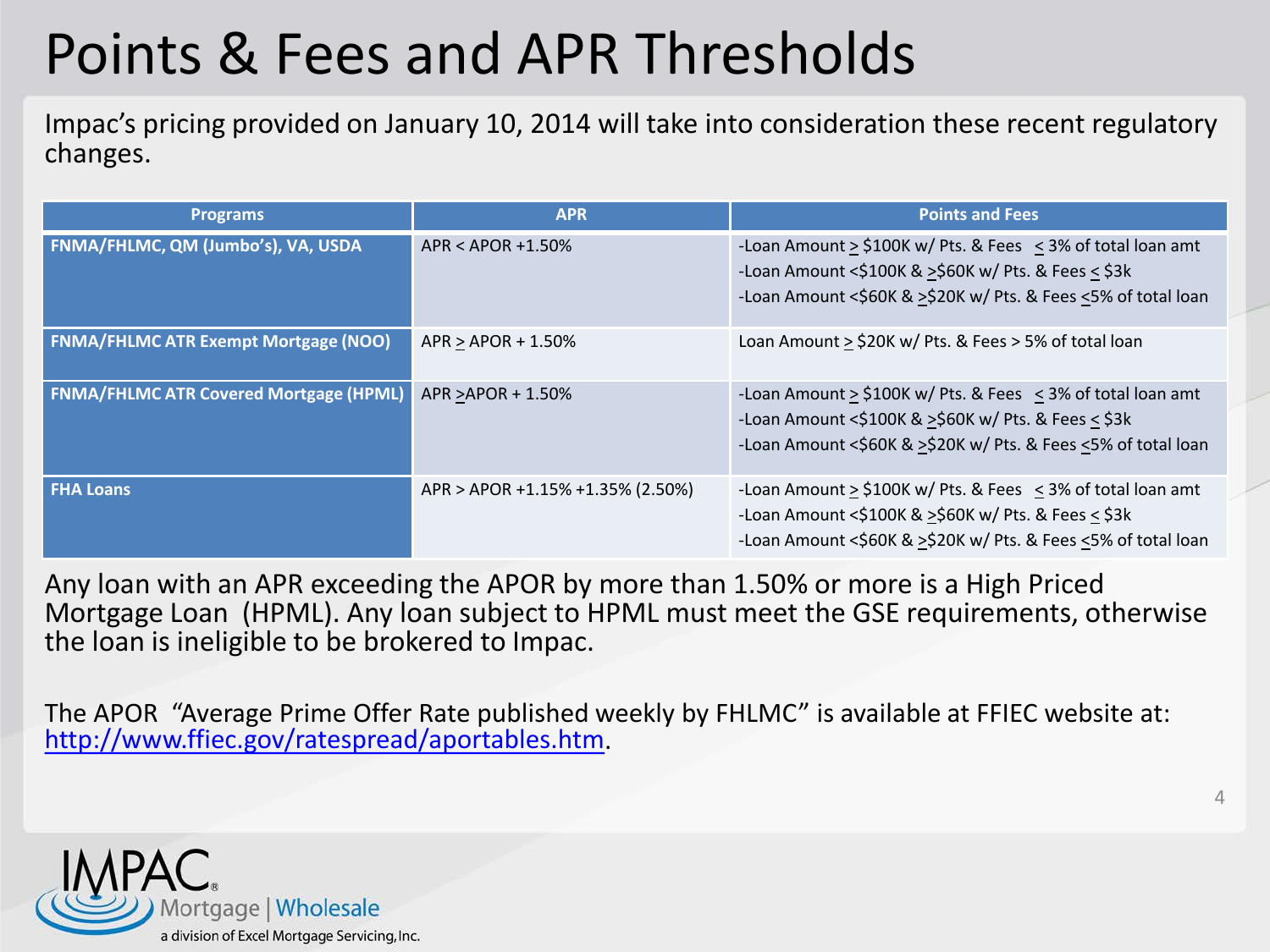## Points & Fees Thresholds

Generally the main points and fees threshold is 3% of the total loan mount.

| Loan Amount                 | <b>Points and Fees Threshold *</b> |
|-----------------------------|------------------------------------|
| \$100,000 or more           | 3%                                 |
| Under \$100,000 to \$60,000 | \$3,000                            |
| Under \$60,000 to \$20,000  | .5%                                |

Total Loan Amount which is defined as the Amount Financed minus prepaid finance charges:

Example:  $$100,000$  Loan Amount Minus \$ 3,000 Prepaid fee Equals \$ 97,000 Total Loan Amount

In the above example the loan amount of \$100,000 or more the 3% is calculated using the **Total Loan Amount** which is \$97,000. \$97,000 x 3% - Maximum points and fees  $=$  \$2,910.

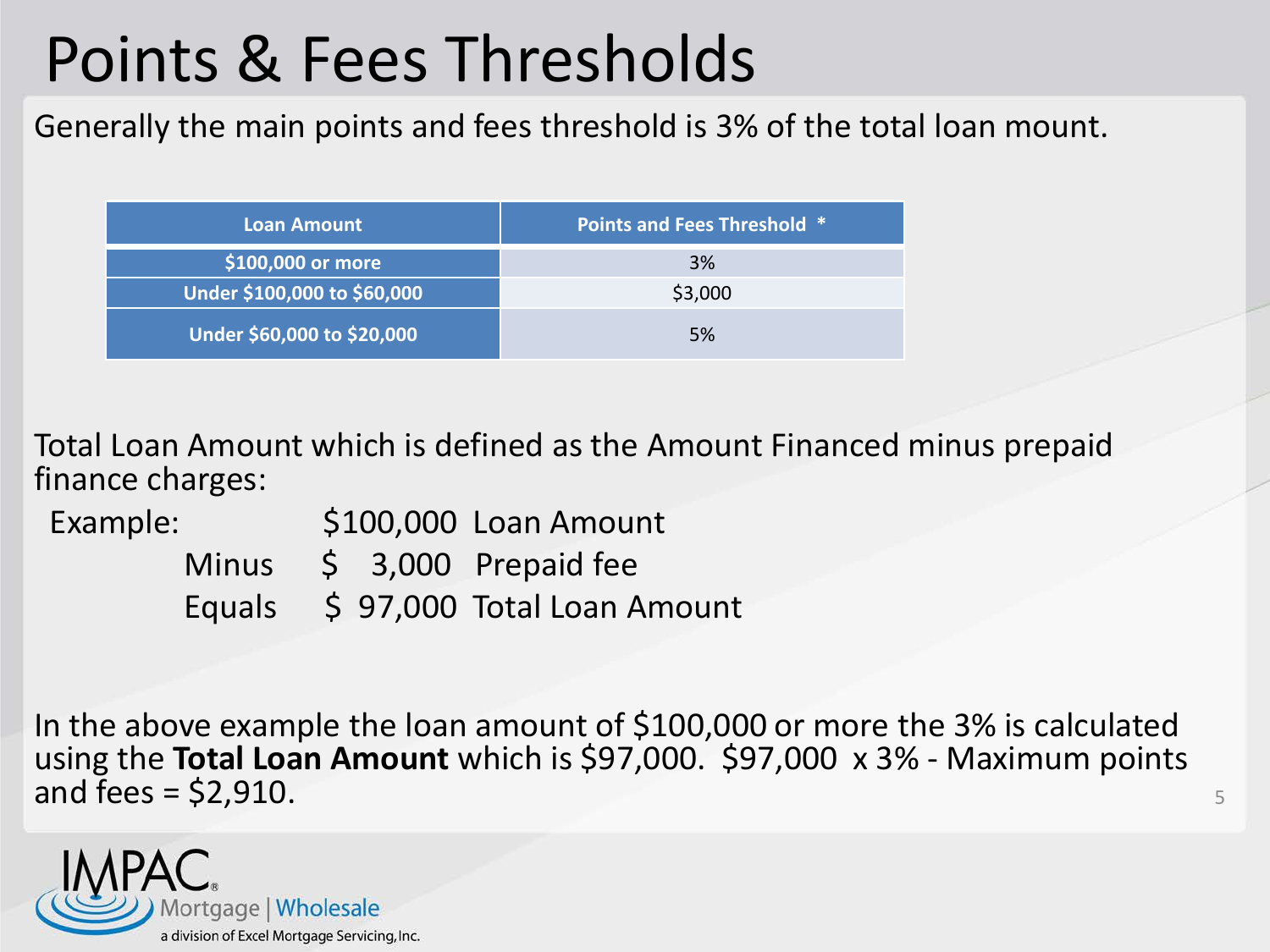## Points & Fees Defined

Generally, charges always included in the Points and Fees are anything paid directly or indirectly to the Lender/Broker or affiliate of lender/broker to include, but not limited to, the following:

- Loan Origination Fee, including the 203K Supplemental Origination Fee
- Lender Paid Broker Compensation
- Processing Fees
- Broker Administration Fee
- Property Inspection Waiver
- Texas Attorney Fee
- VOE
- HOA Certification
- Upfront MIP exceeding the current FHA Upfront MIP of 1.75%
- Discount Points
- Loan Level Price Adjustments
- NOTE: Fees paid by other (e.g., family member, seller, real estate agent) cannot offset the points and fees calculation.  $\overline{6}$

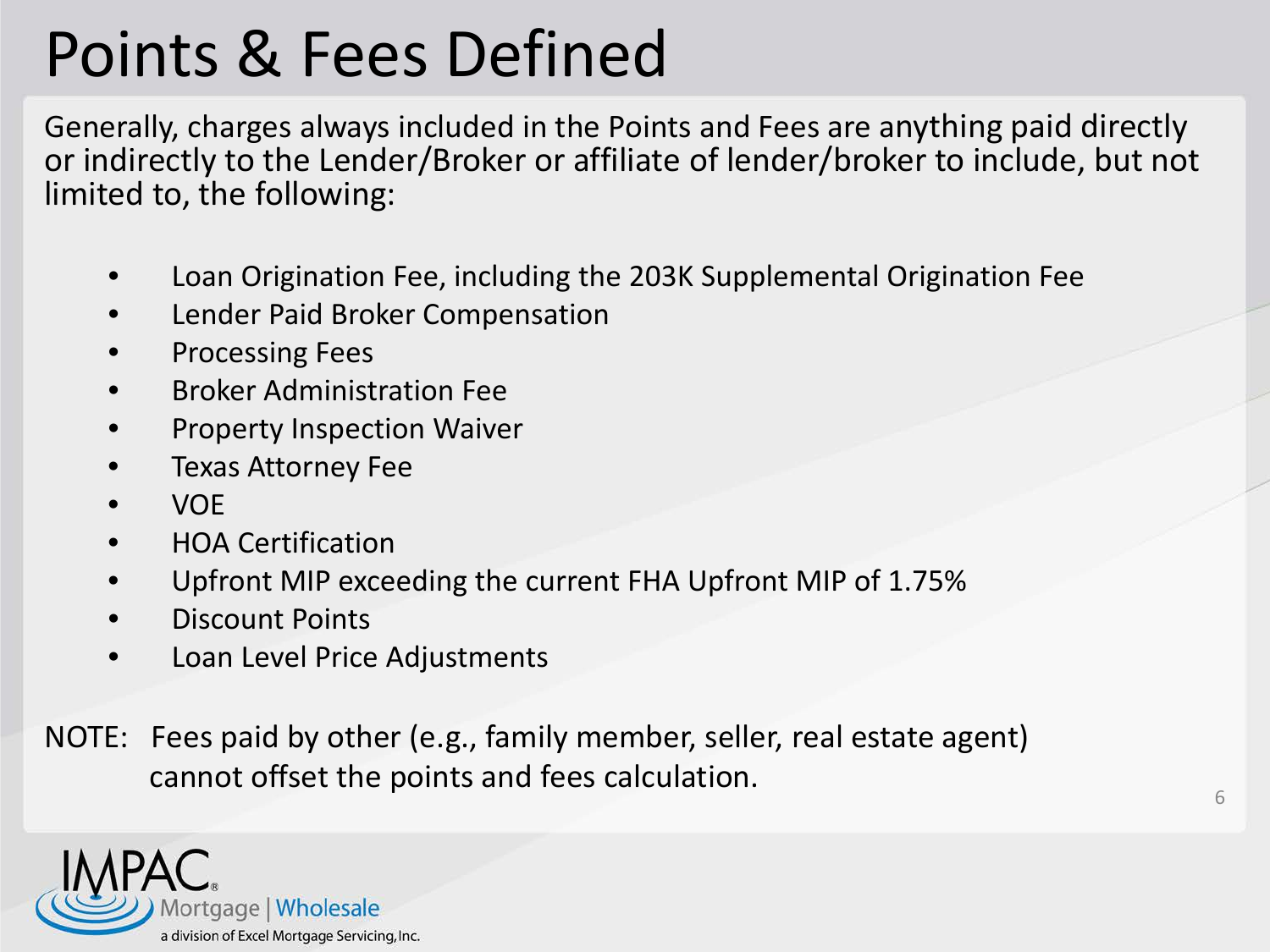#### Points & Fees Defined cont.

#### Impac will **no longer accept** an application where the Broker is using an Affiliated Business on the loan.

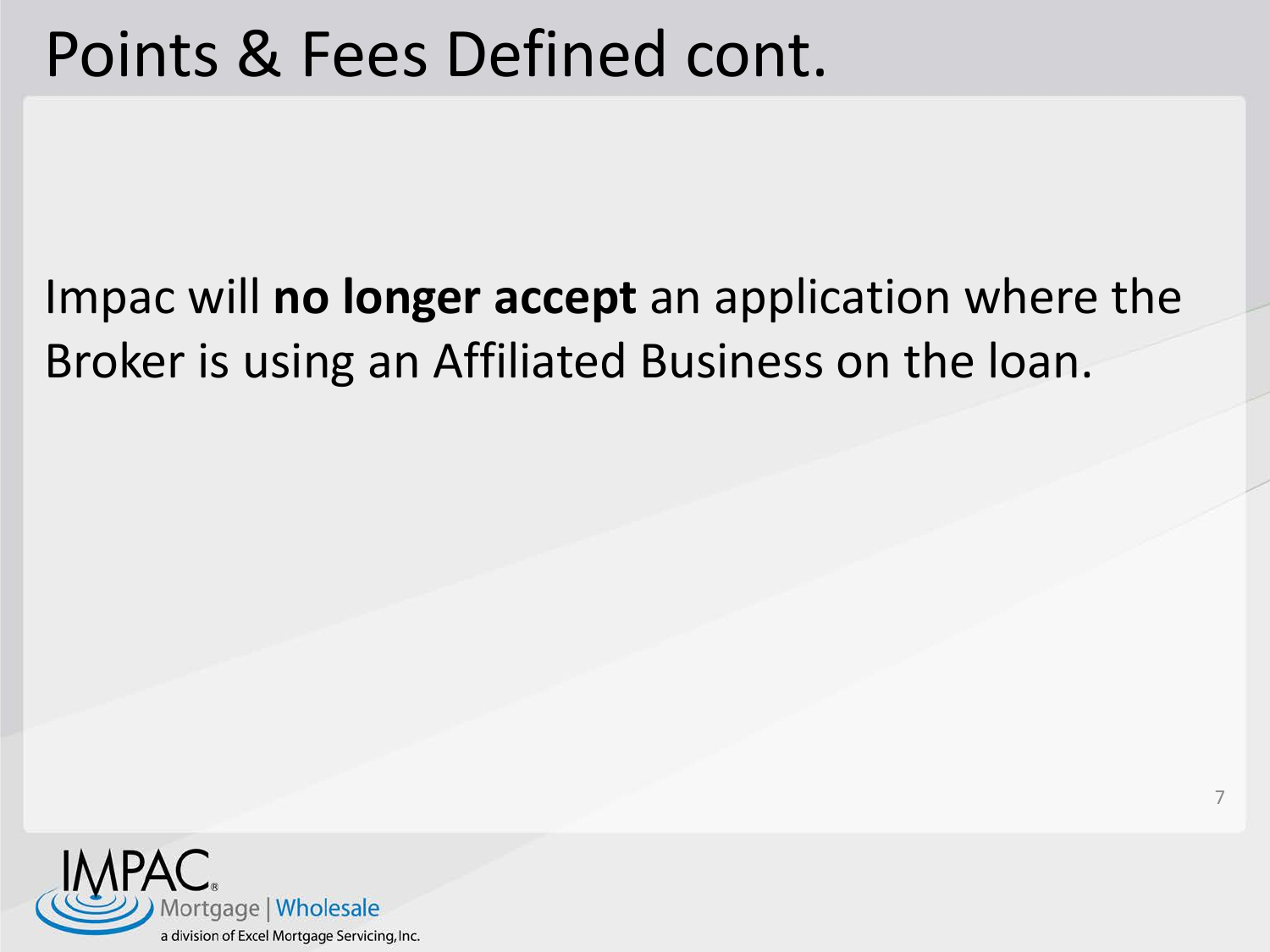## Points & Fees Defined

Up to 2 "bona fide" discount points may be excluded if:

• The Adjusted Start Rate does not exceed the APOR plus 1%

Up to 1 "bona fide" discount point may be excluded if:

The Adjusted Start Rate does not exceed the APOR plus 2%.

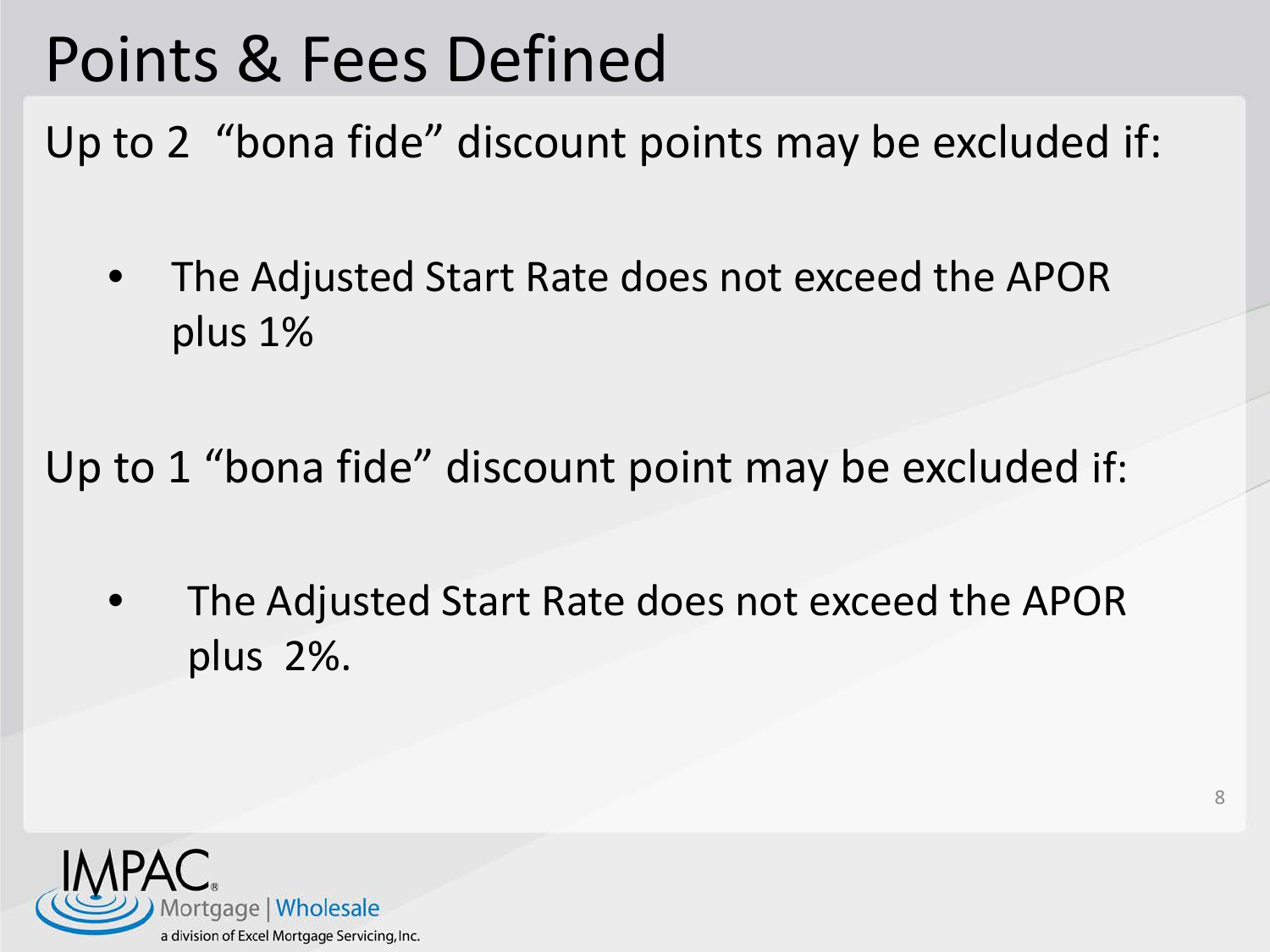## Points & Fees Defined cont.

Examples:

4.00% Adjusted Start Rate applicant agrees to pay an additional 1.50% to lower the interest rate to 3.00%.

The APOR as of the lock date is  $+1.00 = 2$  point bona fide discount exclusion

APOR 4.48  $+$  1 = 5.48 the Adjusted Start Rate is less than 5.48 results in up to 2 "bona fide" discount points may be excluded from the fees.

The APOR as of the lock date  $+2.00 = 1$  bona fide discount exclusion

APOR 4.48 + 2 = 6.48 the Adjusted Starting Rate is less than 6.48 results in up to 1 "bona fide" discount point may be excluded.

To document the Adjusted Start Rate initially provided to the borrower, as well as when the loan is locked, a screen shot of the PAR or better pricing from LoanSifter and the Pricing Data Sheet must be provided to Impac at loan submission. Both the LoanSifter screen shot and Pricing Data Sheet is required upon lock or required at the time of re-lock. *See the Pricing Data Sheet to be used on the Impac Wholesale website [www.impacwholesale.com.](http://www.impacwholesale.com/)*

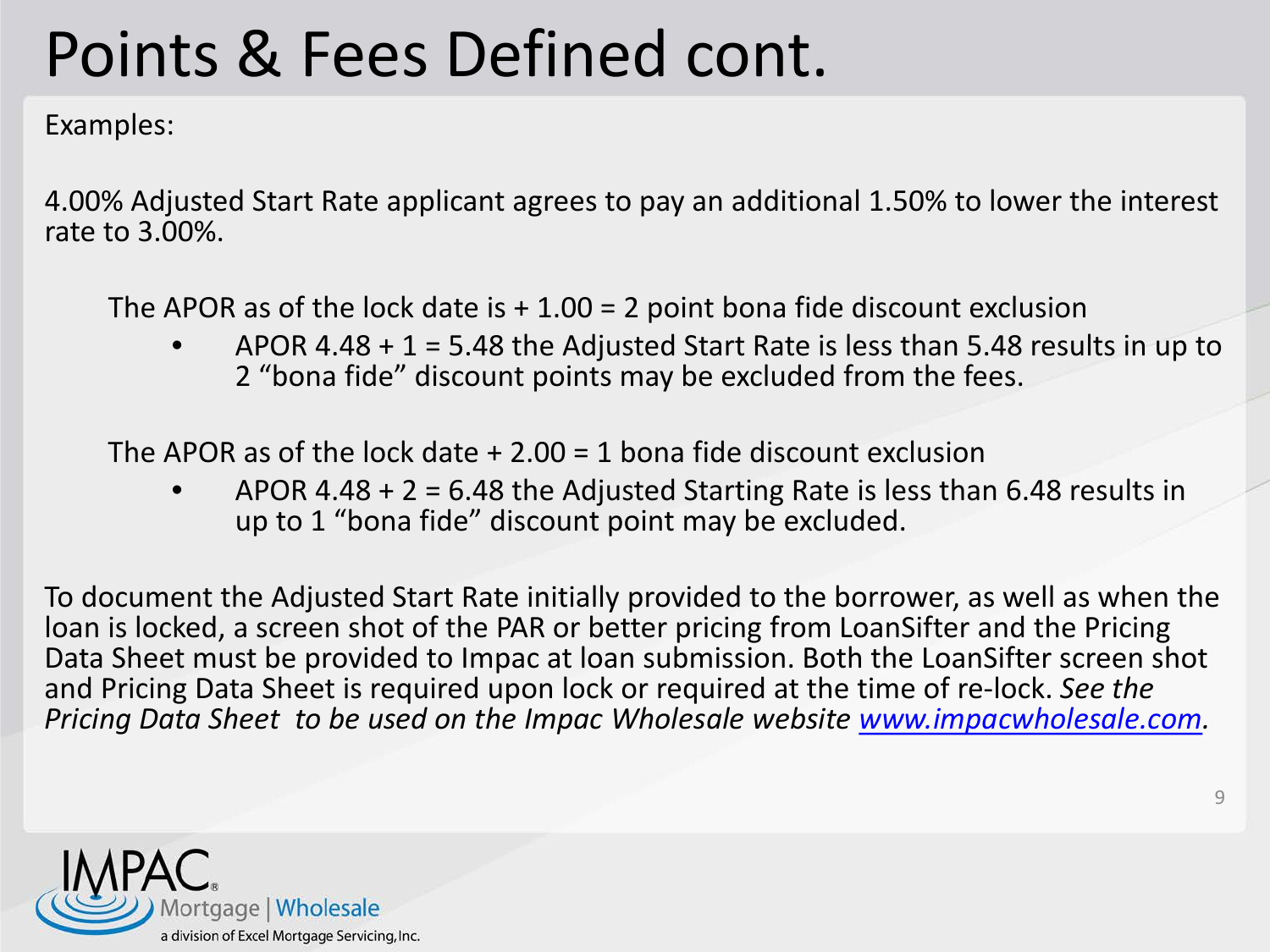## Pricing

Effective with pricing on January 10, 2014, Impac will include the following fees into the pricing.

- Flood Certification
- Tax Service
- **Underwriting**

Additionally, Loan Sifter pricing will include Broker Compensation. As a reminder, loan level adjustments are incorporated in the pricing based on individual loan characteristics.

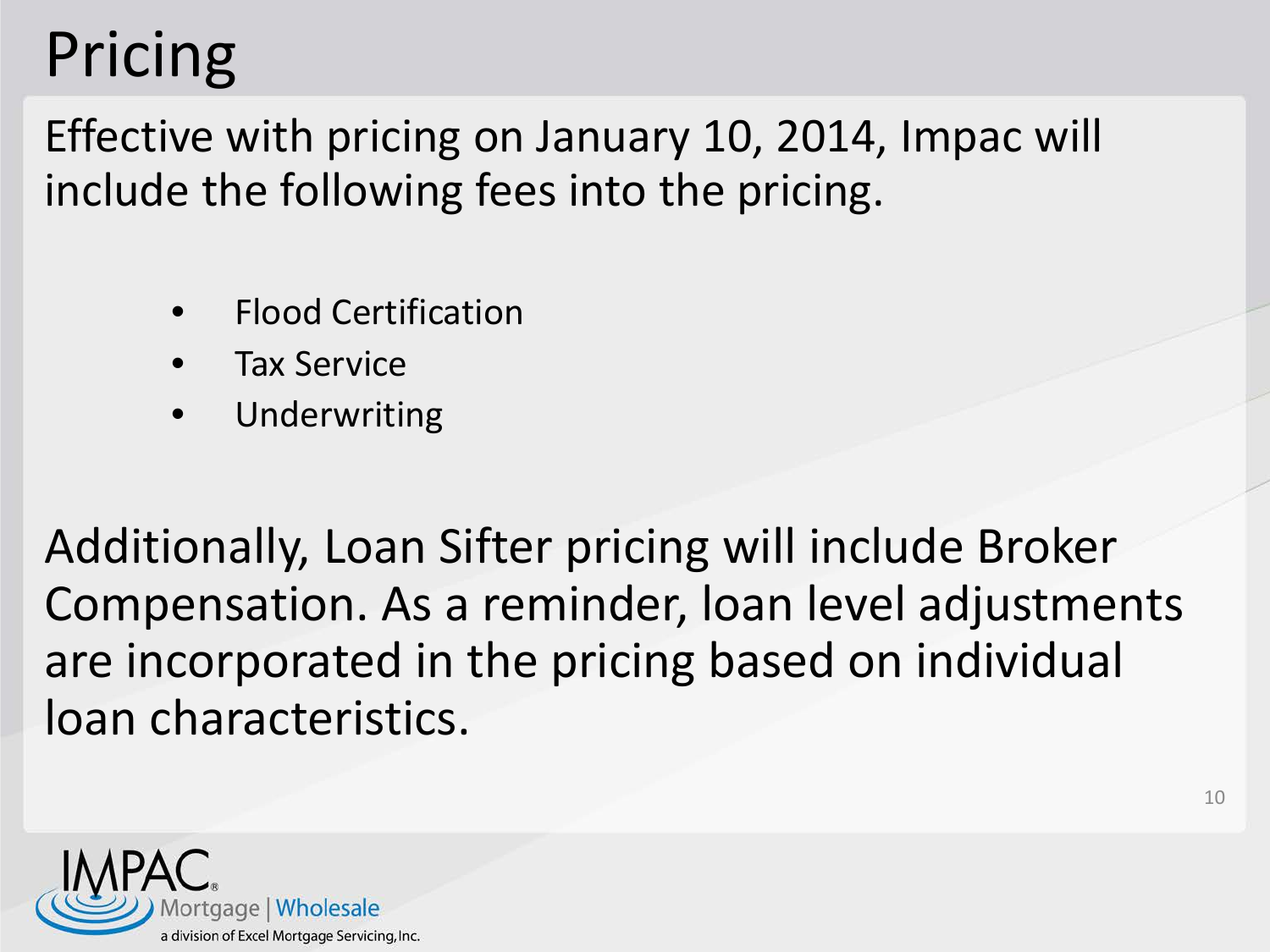## NEW DISCLOSURE NOTICES

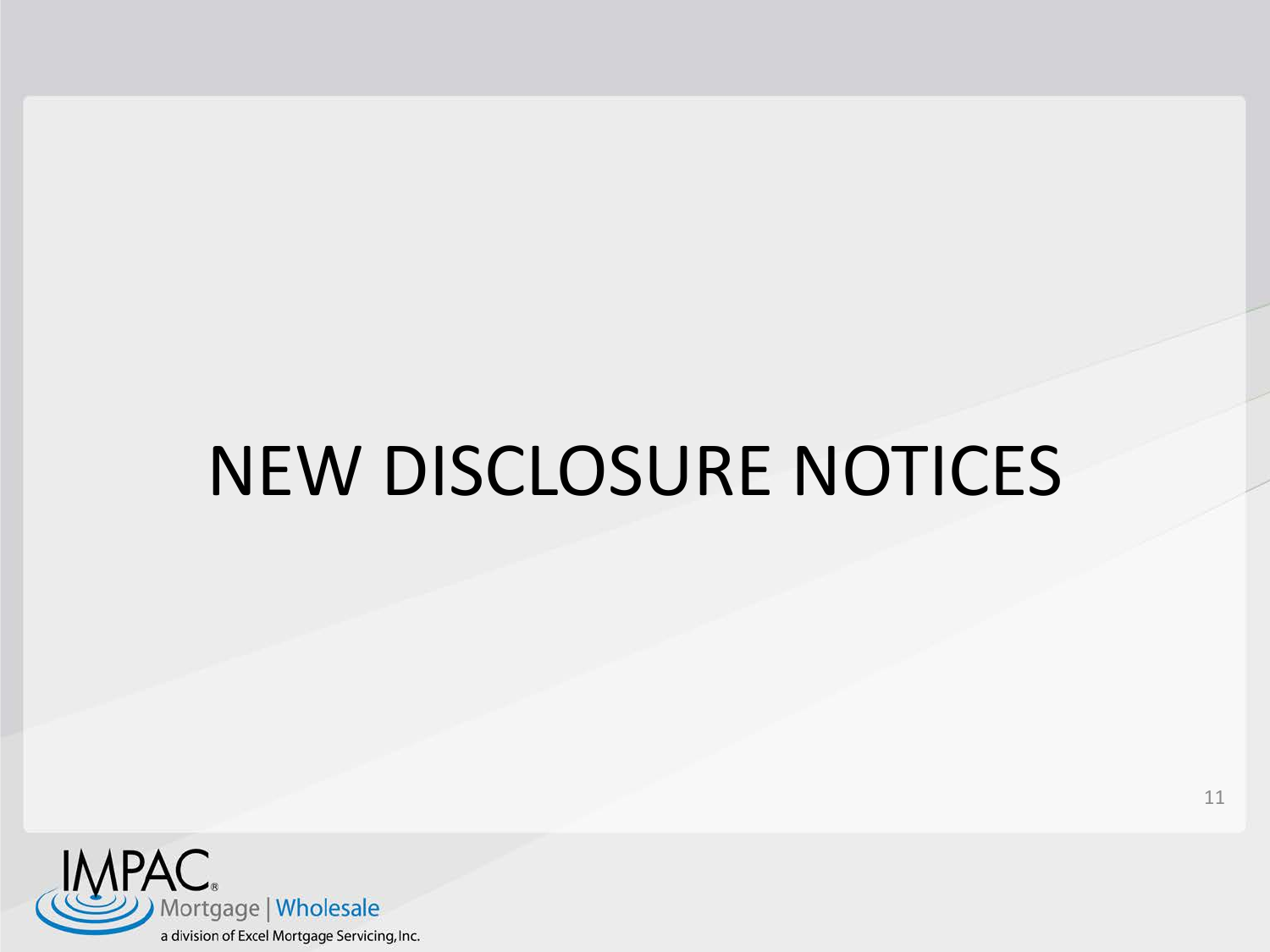The loan originator's name **as it appears in the NMLS registry** and their NMLS ID must be on the Residential Loan Application (1003).

The above information is also required on the first page of the Note and Security Instrument.

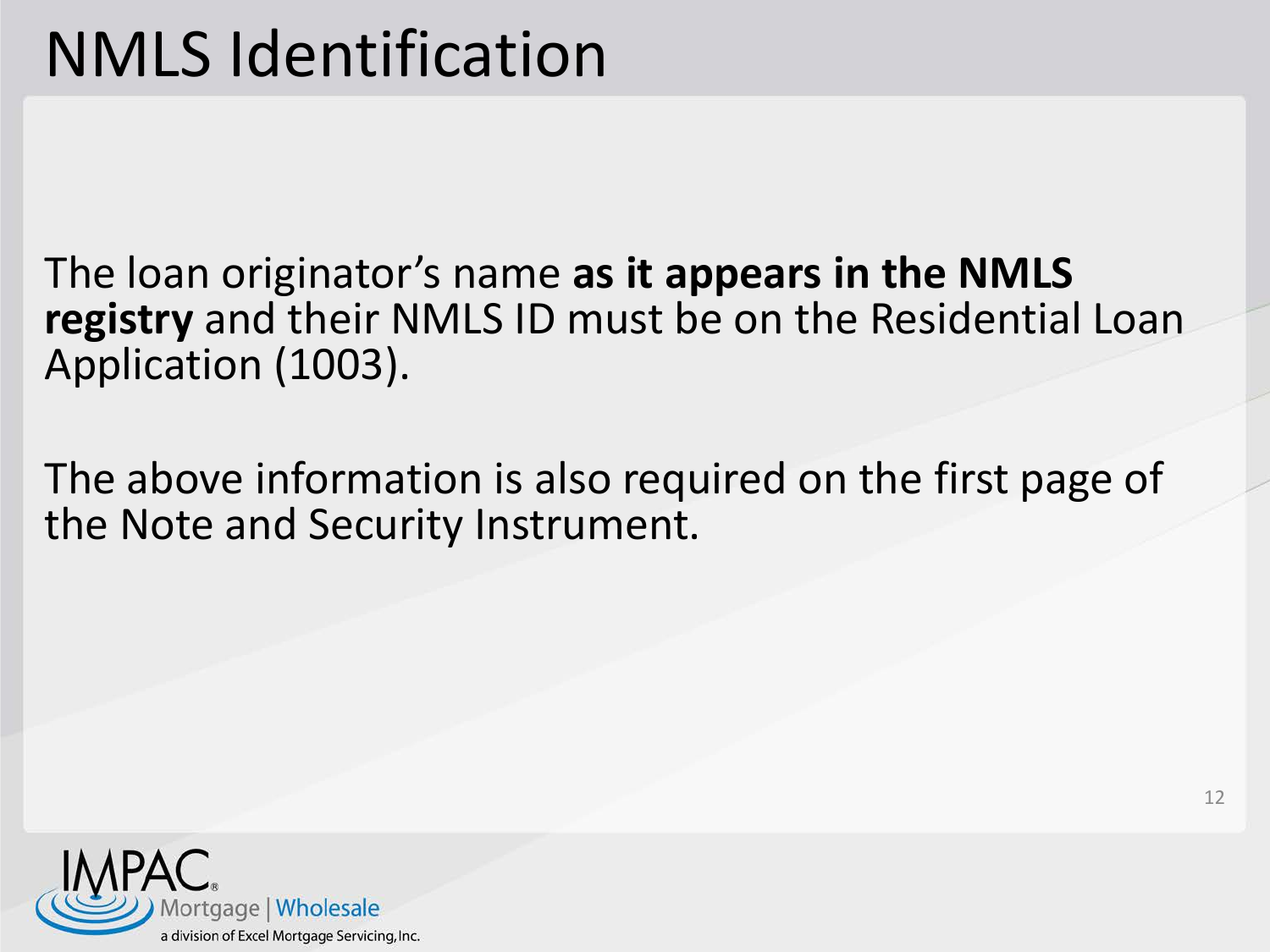## Anti-Steering Disclosure

The requirements for presenting loan options to a borrower have changed and the option showing:

- A loan with the lowest total dollar amount of discount points, origination points or origination fees **or,**
- If two or more loans have the same total dollar amount of discount points, origination points or origination fees, the loan with the lowest interest rate that has the lowest total dollar amount of discount points, origination points or origination fees.)

See Impac's website at [www.impacwholesale.com](http://www.impacwholesale.com/) for a sample of the Anti-<br>Steering form.

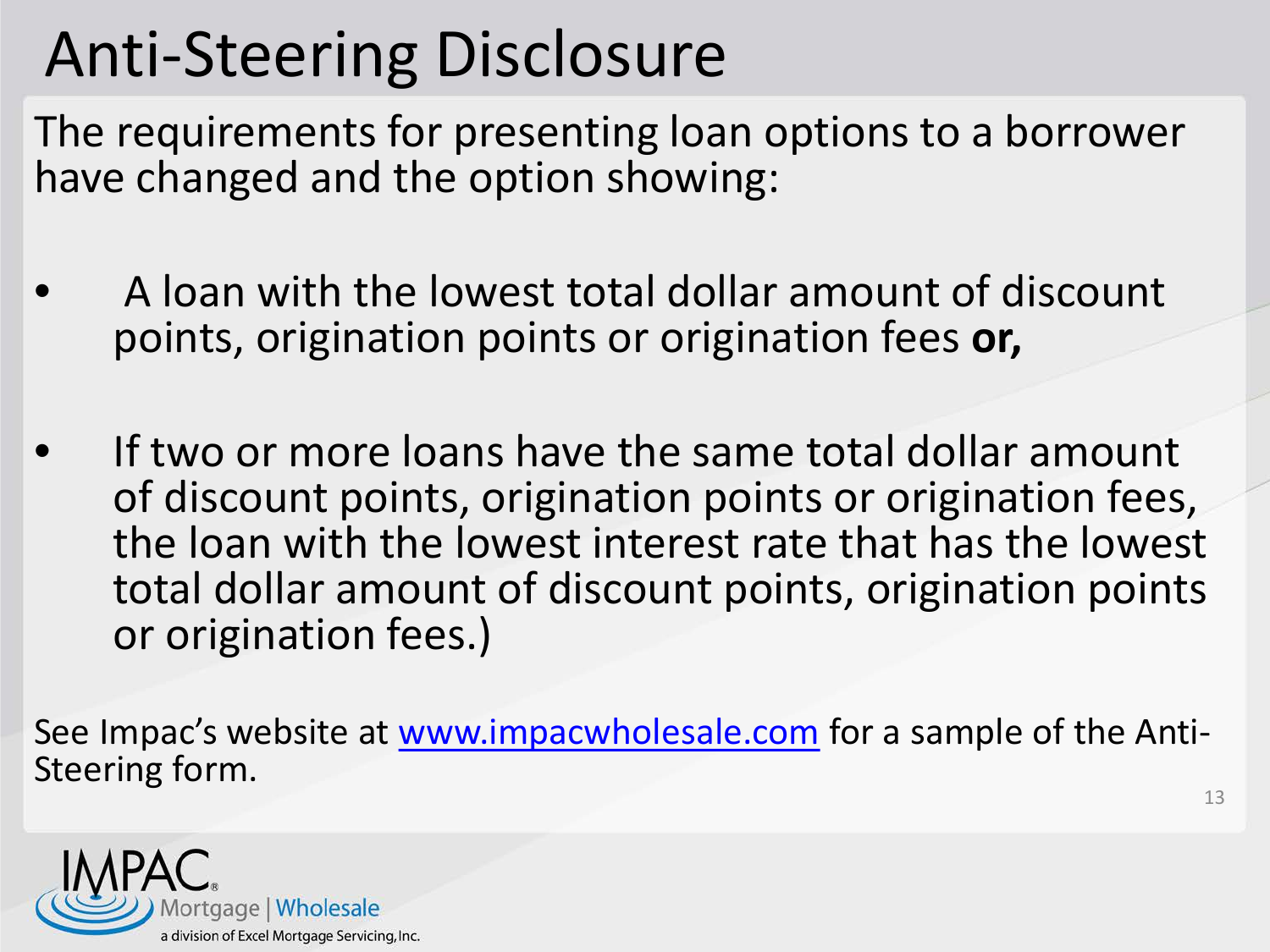# Notice of Right to Copy of Appraisal

Impac will require each submission package from the Broker to include the Notice of Right to Copy of Appraisal disclosure informing the applicant of their right to receive a copy of each appraisal or written valuation concerning the subject property promptly upon completion. The disclosure states the following:

"We may order an appraisal to determine the property's value and charge you for this appraisal. We will promptly give you a copy of any appraisal, even if your loan does not close. You can pay for an additional appraisal for your own use at your own cost."

No waiver of the timing requirements for providing copies of appraisal is allowed.  $14$ 

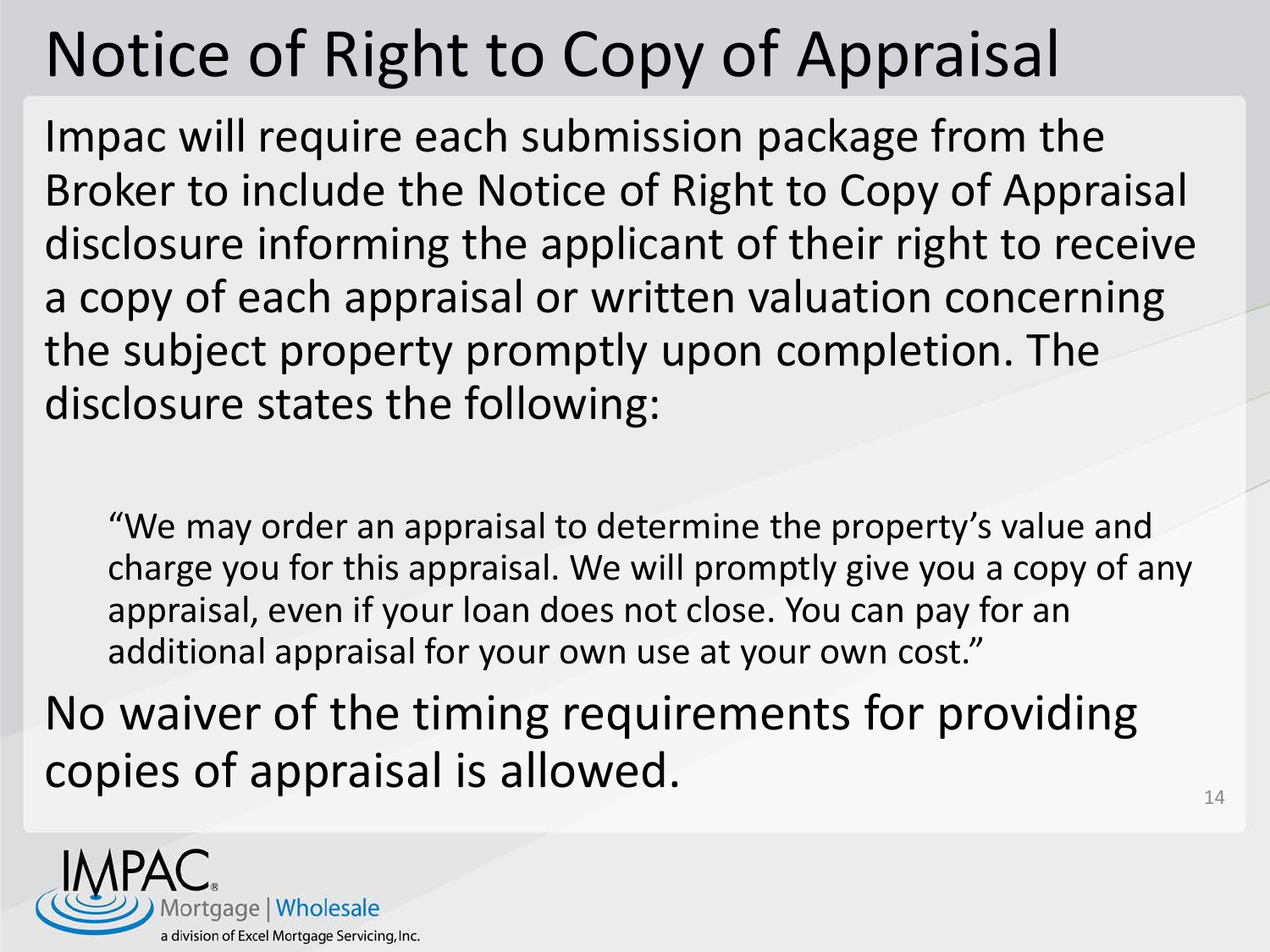#### Higher-Price Mortgage Loan – Appraisal

In addition to the copy of the appraisal to the borrower, if the loan is eligible as an GSE HPML, the following requirements must be met as well.

A second appraisal, at no cost to the borrower, is required, if the property is:

- Acquired within 90 days, if the resale price is 10% above the acquisition price; or
- Acquired within 180 days, if the resale price is 20% above the acquisition price.

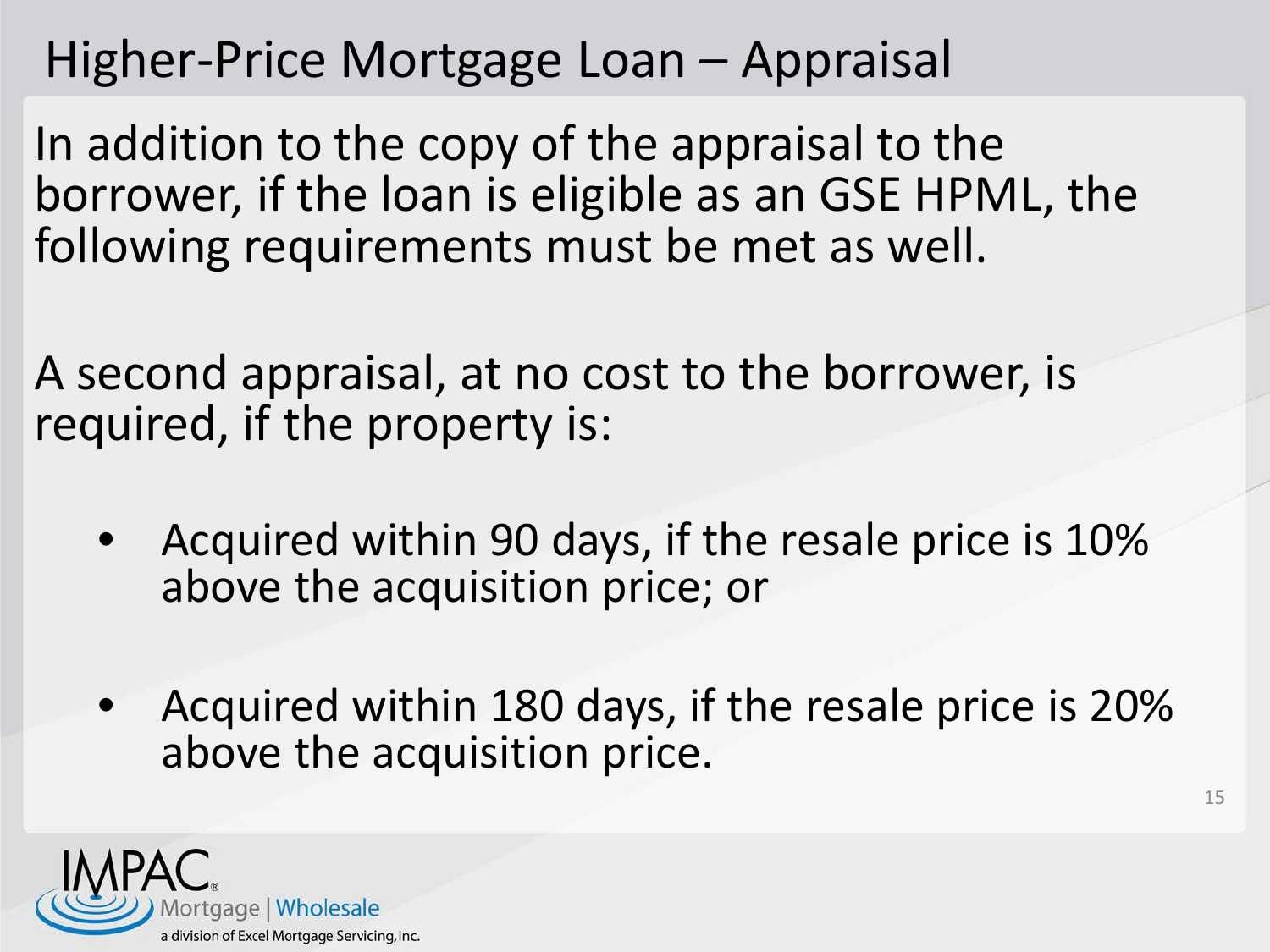# Homeownership Counseling Agency

Impac will require each submission package from the Broker to include the Homeownership Counseling Organization List disclosure. The disclosure must provide a list of ten HUD-approved counseling agencies offering independent advice about the applicants particular set of loan terms as a good fit, based on the applicants objectives and circumstances, often at little or no cost.

NOTE: Brokers with the capacity to provide a Homeownership disclosure to include the list of 10 approved HUD-approved Counseling Agencies is acceptable to Impac. However, for those Brokers without the capacity to do so initially, Impac will accept HUD's temporary Homeownership form without the list of ten HUD-approved Counseling Agencies until May 1, 2014.